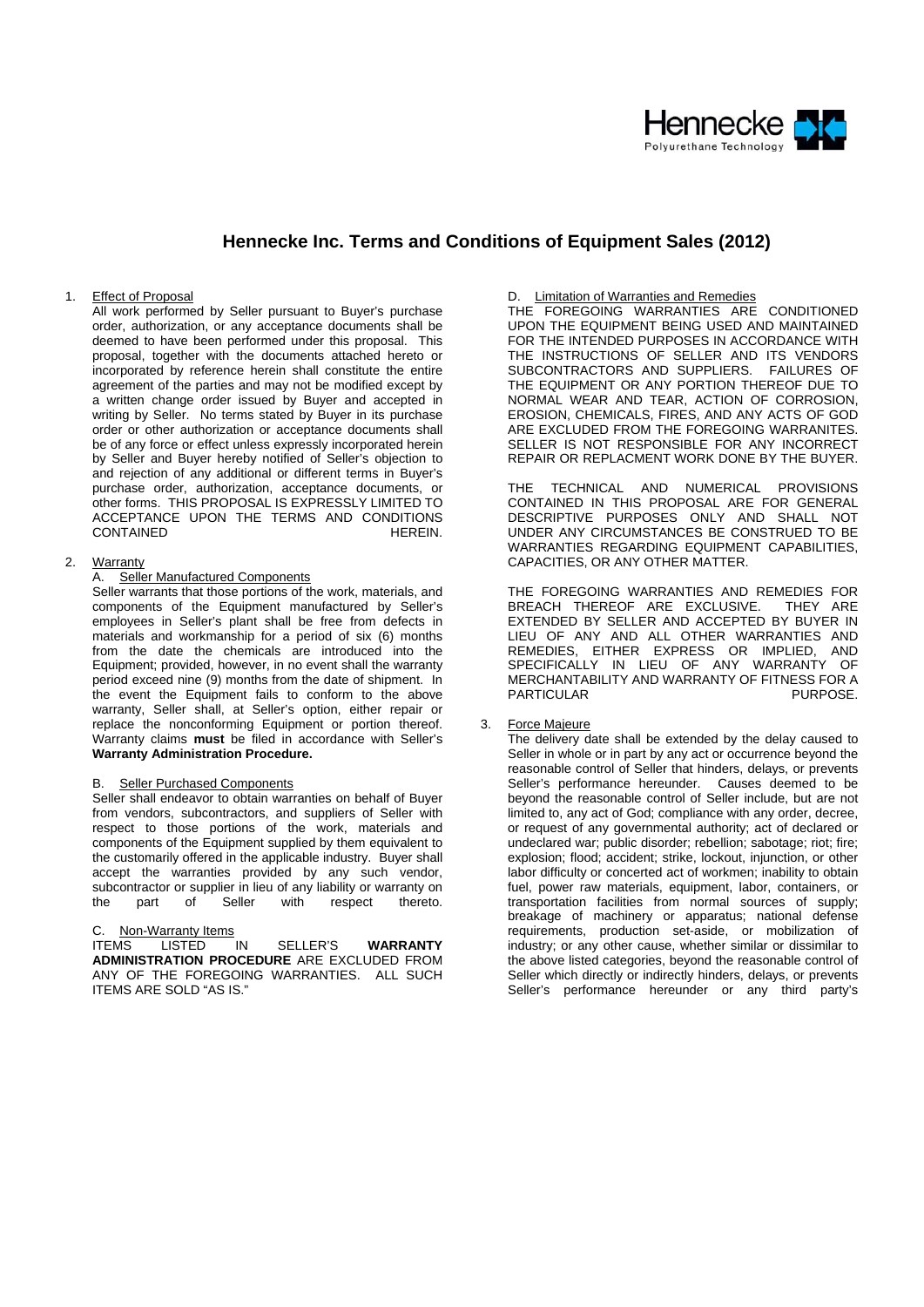performance upon which Seller's performance hereunder is dependent. Delays in, Seller's performance occasioned by any act or inaction of Buyer or Buyer's agents, employees, contractors, vendors, or any other party under Buyer's direct or indirect control shall serve to equitably adjust the completion date and sales price.

**Limitation of Liability** 

NOT WITHSTANDING ANYTHING HEREIN TO THE CONTRARY, UNDER NO CIRCUMSTANCES, WHETHER<br>ARISING. CLAIMED. OR CHARACTERIZED IN ARISING, CLAIMED, OR CHARACTERIZED IN<br>CONTRACT, STRICT LIABILITY TORT (INCLUDING STRICT LIABILITY TORT (INCLUDING NEGLIGENCE), EQUITY, OR OTHERWISE SHALL SELLER, ITS AGENTS, SUBCONTRACTORS, VENDORS, AND THE EMPLOYEES OF EACH, BE RESPONSIBLE OR LIABLE FOR LOSS OF PROFIT, LOSS OF OPERATING TIME, LOSS OR REDUCTION IN USE OF ANY FACILITIES INCLUDING EXISTING FACILITIES, INCREASED EXPENSE OF OPERATION OR MAINTENANCE COST OR VALUE OF INVESTMENT OR CAPITAL, OR FOR ANY OTHER SPECIAL, INDIRECT, INCIDENTAL, OR CONSEQUENTIAL DAMAGES.

## 5. Indemnity

Buyer hereby agrees to and does release, indemnity and hold harmless Seller, its shareholder and each and every affiliate, and their respective directors, officers, employees, agents, and representatives, from ad against any and all losses, demands, claims, expenses (including attorneys' fees), actions, judgments and/or costs ("liabilities) arising from or relating to claims made by any person (including, but not limited to employees of Buyer) or entity for any damage, whether arising in contract, breach of warranty, tort (including, but not limited to, strict liability, negligence or fraud) or any other cause of action, and whether such damage is direct, indirect, special, general, consequential or incidental, whether arising from personal injury (including death), loss of or damage to any property or any other type of injury or damage (including but not limited to, loss of profits), which in any way relate to or arise out of Buyer's operation of the Equipment (including, but not limited to, Buyer's removal, disconnection or disengagement of any safety device or feature on the Equipment), except to the extent that any such liabilities are caused by the negligence of Seller.

For the purposes hereof, "*affiliate*" means any person that, directly or indirectly, controls, is controlled by, or is under common control with, another person; "*person*" means any individual, corporation, partnership, joint venture, limited liability company, association, joint stock company, trust, unincorporated organization or any other form of entity; and "*control*" means the power to direct or cause the direction of the management and policies of a person, directly or indirectly, whether through the ownership of voting securities, by contract, or otherwise.

## 6. Patents

#### A. Patent Warranty

Seller warrants that the Equipment or any part thereof, shall be delivered free of any rightful claim of any third party for infringement of any United States patent. To the extent that any claim, suit proceeding, or threat thereof, brought against Buyer would result in a breach of this warranty, then in case the Equipment of any part thereof furnished hereunder becomes the subject of any claim, suit or proceeding for infringement of any United States patent, or in the event of an adjudication that such Equipment or part infringes any United States patent, or if the use or sale of such Equipment or part could reasonably become the subject of such a claim, suit or

preceding, then Seller, at its own expense agrees, at its option, to one or more of the following:

- i.to defend and pay all damages and costs awarded or to settle any claim, suit, or proceeding; or
- ii. to procure for Buyer the right to continue using or selling said Equipment or part thereof: or
- iii. to replace it with a noninfringing Equipment: or
- iv. to modify it so it becomes noninfringing; or
- v. to remove it and refund the purchase price and any transportation and/or installation costs thereof.Buyer Specified Design/Use in Combination
- vi. As to any Equipment or part specified by Buyer or manufactured to Buyer's specification or design, or as to any product produced from any Equipment furnished hereunder, or as to any modification or change to any Equipment furnished hereunder. Seller assumes no liability whatsoever for patent infringement and Buyer will hold Seller harmless against any infringement claims arising therefrom.
- vii. As to the use of any Equipment furnished hereunder in combination with any other equipment, or to any processes performed by or with the Equipment. Seller assumes no liability whatsoever for patent infringement, except to the extent the Seller is a contributory infringer.

## B. Limitation on Patent Warranty and Remedy

THE FOREGOING STATES THE ENTIRE LIABILITY OF SELLER FOR PATENT INFRINGEMENT BY SAID EQUIPMENT OR ANY PART THEREOF. THIS OBLIGATION SHALL BE EFFECTIVE ONLY IF BUYER SHALL HAVE MADE ALL PAYMENTS THEN DUE HEREUNDER AND IF SELLER IS NOTIFIED PROMPTLY IN WRITING OF ANY CLAIM. SUIT, PROCEEDING OR THREAT THEREOF AND IS GIVEN AUTHORITY, INFORMATION AND ASSISTANCE FOR THE DEFENSE OF SAID CLAIMS, SUIT OR PROCEEDING.

7. Changes

Seller shall evaluate any Buyer request for changes, to the Equipment and advise Buyer of the adjustment to the completion date, sales price, payment terms, any other terms that will be required by Seller to implement such change. Upon receipt by Seller of an executed change order from Buyer setting forth such adjustments to the completion date, sales price, payment terms, and any other terms, Seller shall implement such change to the Equipment.

8. Taxes.

Unless otherwise agreed in writing, Seller's prices are exclusive of any federal, state or local property, license, privilege, sales, use, excise, gross receipts or other like taxes which may now or hereafter be applicable to, measured by, or imposed upon or with respect to the transaction, the equipment, its sale, its value or its use, or any services performed in connection therewith, and Buyer agrees to pay or reimburse any such taxes which Seller or Seller's subcontractors or suppliers are required to pay.